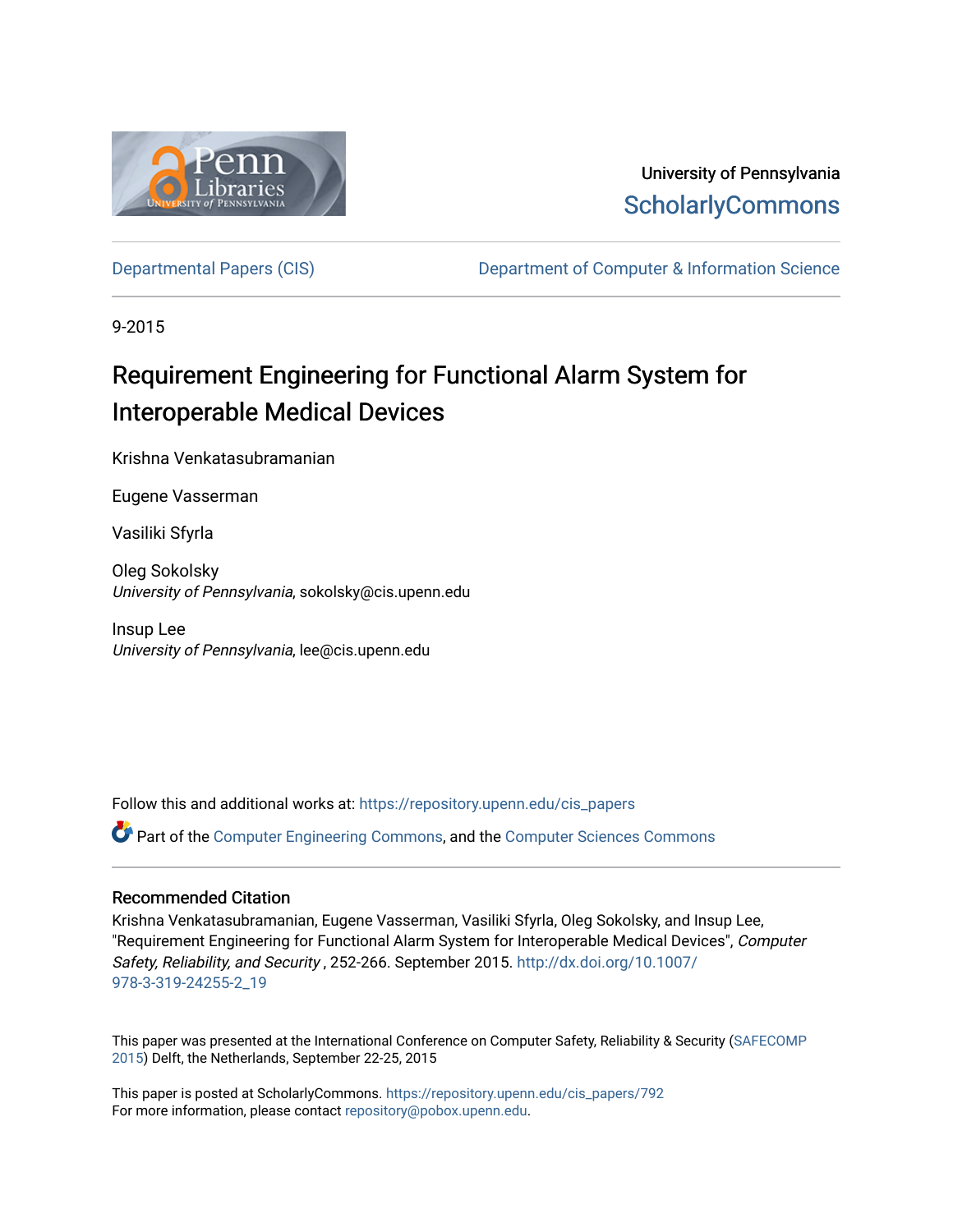## Requirement Engineering for Functional Alarm System for Interoperable Medical Devices

## **Abstract**

This paper addresses the problem of high-assurance operation for medical cyber-physical systems built from interoperable medical devices. Such systems are diferent from most cyber-physical systems due to their "plug-and-play" nature: they are assembled as needed at a patient's bedside according to a specification that captures the clinical scenario and required device types. We need to ensure that such a system is assembled correctly and operates according to its specification. In this regard, we aim to develop an alarm system that would signal interoperability failures. We study how plug-and-play interoperable medical devices and systems can fail by means of hazard analysis that identify hazardous situations that are unique to interoperable systems. The requirements for the alarm system are formulated as the need to detect these hazardous situations. We instantiate the alarm requirement generation process through a case-study involving an interoperable medical device setup for airway-laser surgery.

## Keywords

interoperable medical devices, alarms, interoperability, requirements engineering, fault trees

## **Disciplines**

Computer Engineering | Computer Sciences

## **Comments**

This paper was presented at the International Conference on Computer Safety, Reliability & Security [\(SAFECOMP 2015](http://safecomp2015.tudelft.nl/)) Delft, the Netherlands, September 22-25, 2015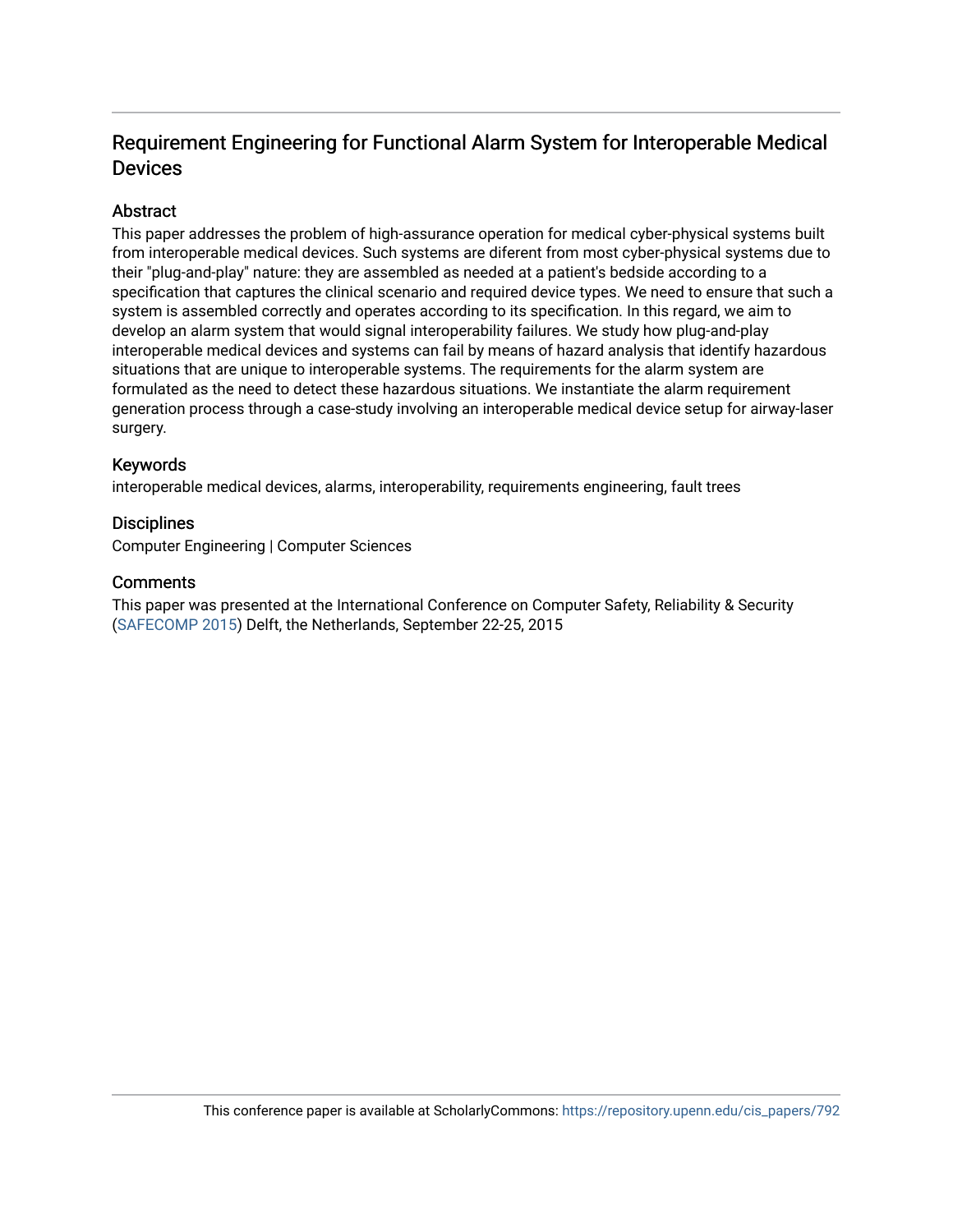## Requirement Engineering for Functional Alarm System for Interoperable Medical Devices

Krishna K. Venkatasubramanian<sup>1</sup>, Eugene Y. Vasserman<sup>2</sup>, Vasiliki Sfyrla<sup>3</sup>, Oleg Sokolsky<sup>4</sup>, and Insup Lee<sup>4</sup>

> <sup>1</sup> Worcester Polytechnic Institute, kven@wpi.edu  $2$  Kansas State University, eyv@ksu.edu <sup>3</sup> Unaffiliated, vasssiliki@gmail.com <sup>4</sup> University of Pennsylvania, {sokolsky, lee}@cis.upenn.edu

Abstract. This paper addresses the problem of high-assurance operation for medical cyber-physical systems built from interoperable medical devices. Such systems are different from most cyber-physical systems due to their "plug-and-play" nature: they are assembled as needed at a patient's bedside according to a specification that captures the clinical scenario and required device types. We need to ensure that such a system is assembled correctly and operates according to its specification. In this regard, we aim to develop an alarm system that would signal interoperability failures. We study how plug-and-play interoperable medical devices and systems can fail by means of hazard analysis that identify hazardous situations that are unique to interoperable systems. The requirements for the alarm system are formulated as the need to detect these hazardous situations. We instantiate the alarm requirement generation process through a case-study involving an interoperable medical device setup for airway-laser surgery.

Keywords: Interoperable medical devices · Alarms · Interoperability · Requirements Engineering · Fault trees

## 1 Introduction

A recently emerging vision of dynamically composable and Interoperable Medical Device Systems (IMDS) will allow information integration from multiple clinical sources in a context-sensitive way to guide patient care and prevent common critical mistakes [\[12\]](#page-16-0). Various agencies and standards bodies, including the U.S. Food and Drug Administration, have signaled that the future of medical technology lies in medical device interoperability [\[12\]](#page-16-0). High-assurance device interoperability will be a critical requirement in realizing this vision.

IMDS, while a subset of cyber-physical systems in general, are unique in that they are constructed as needed, i.e., on demand. An interoperability failure can lead to devastating consequences for the patients being treated e.g., sudden loss of closed-loop control. These systems are mission-critical — literally a matter of life and death — therefore we must ensure they are functioning (availability)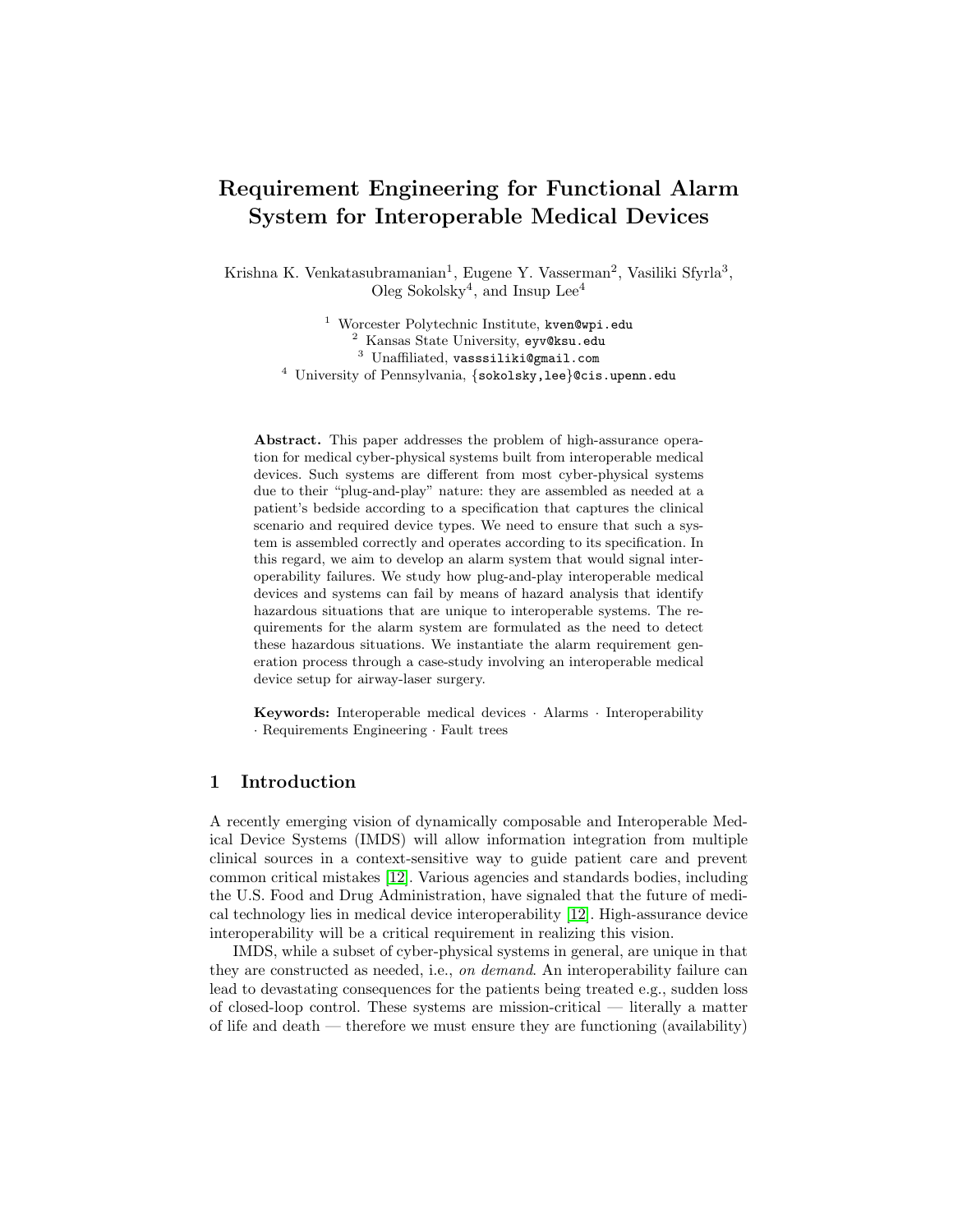and functioning properly (correctness) with high assurance. Risks in medical device interoperability arise due to its dynamic nature, meaning the potential issues are emergent properties of the entire system and therefore impossible to fully control ahead of time, so we need to monitor the "health" and proper functionality of the system itself at run-time. This means continually verifying that design-time assumptions hold at run-time and ensuring that faults, either natural or malicious, are detected.

IMDS typically consists of two main entitiy classes: medical devices involved in the treatment of patients, and software controller applications (referred to as apps) that coordinate these devices. An illustrative example is airway-laser surgery, in which a surgeon uses a laser to investigate or fix issues with the patient's trachea or nearby organs. This carries the potential danger of a fire if the laser is active while oxygen is being delivered to the patient and the surgeon accidentally damages the oxygen delivery tube. Whenever the laser is being activated, a human operator must first block the air path. In a simplified patient model, brain damage may occur if oxygen is reduced for more than about 4.5 minutes or the blood oxygen saturation (SpO2) level drops below 40% — both of these conditions must be avoided. In traditional operating room environments, nurses and surgeons are supposed to be aware of such potential fire and low-oxygen problems [\[10\]](#page-15-0).

When an IMDS for Airway-Laser-Surgery (ALS-IMD) is deployed, it needs to ensure that interactions between constituent devices proceed according to the specification of the clinical scenario. Otherwise, the safety requirements of the system can be compromised, even if the controller itself is operating properly. If problematic interactions are detected, an alarm needs to be raised. Alarms are therefore a key component in ensuring safe operation of IMDS. Note that, these alarms are different from the clinical alarms in that they do not signal abnormal patient state, but rather the abnormal state of the entities that monitor and treat the patient. We refer to these as technical alarms (rather than physiological or clinical alarms which have to do with patient health).

In this paper, we explore the requirements to realize a robust yet flexible alarm system for IMDS. Henceforth, we refer to such a system as the Interoperability Alarm System (IAS). The goal is to reliably alert clinicians to failures of the overall interoperability of the system. We use the term fault to mean cause(s) of error in the system, which may then eventually lead to loss of expected service from the system, or failure [\[3\]](#page-15-1). The main challenge in developing these requirements is that the IAS needs to support all IMDS that can be assembled from the available set of interoperable devices. (The full magnitude and variability of this set may not be known at IMDS design time.) Our approach to developing the requirements for IAS has three steps: (1) perform a hazard analysis for identifying interoperability failures within ICE, (2) identify the various faults that individual elements in the IMDS can manifest, (3) derive a set of fault trees that characterize how combining various faults may lead to identified hazards. Note that we do not claim that the use of hazard analysis or fault-trees to characterize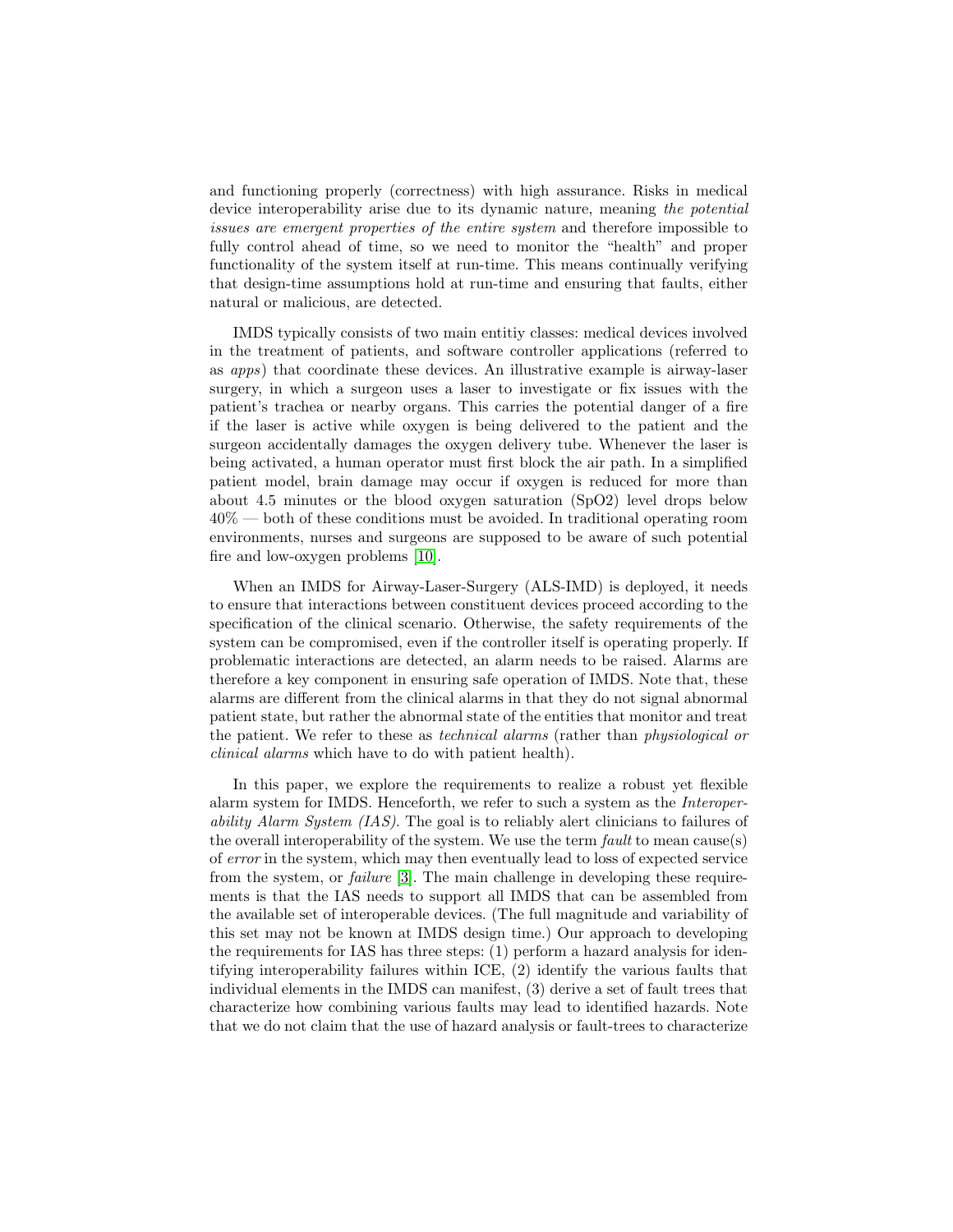the failures of IMDS is by itself novel. Novelty comes from applying existing and well-understood tools to the new and unique domain of IMDS.

In this regard, we consider an IAS that is decoupled from other entities in IMDS: although the controller app and medical devices are well-defined in terms of intended use and expected behavior, they cannot reliably monitor their own operation and trigger alarms. A key feature of the IAS is the flexibility of connection-time (i.e., system start-time) configuration, using specifications (required devices, information flows and their parameters) supplied by deployed apps and parameters of interoperability-compliant devices used to build the IMDS. Stand-alone medical devices already have built-in alarms, but in the interoperable context, augmenting device alarms with a high-level system alarm will not only simplify medical device design but will also increase their safety.

The contributions of this work are: (1) a hazard analysis based requirements generation for IAS, and (2) a case study using the airway-laser surgery example to some of the demonstrate the utility and expressiveness of our approach.

## 2 Background

Within the realm of healthcare interoperability, much work is done at the syntactic level (i.e., developing common formats for data exchange between medical systems  $[14]$ ) in the form of standards such as 11073 [\[4\]](#page-15-2), IHE [\[9\]](#page-15-3) and HL7 [\[6\]](#page-15-4). However, we believe that realizing the full potential of IMDS needs a higher level of interoperability. Hence we make use of the ASTM 2761 Integrated Clinical Environment [\[2\]](#page-15-5) standard, also known as MD PnP ICE, which aims to provide semantic interoperability (i.e., devices not only have a common data format, but they also understand the meaning of the data being exchanged). We adopt the ICE standard as the primary system model for our work. Logically, the ICE architecture is separated into three entities, which are illustrated in Figure [1:](#page-5-0)

Supervisor (SUP): The Supervisor is responsible for executing clinical "scenarios" also referred to as apps, from common and easily scriptable tasks such as taking blood pressure at predefined intervals and recording the results, to more complex procedures like medication interaction monitoring and suppression of likely false alarms. The app thus encapsulates clinical knowledge about a particular treatment procedure that involves multiple devices. These clinical scenarios are viewed as control algorithms running on the Supervisor.

Medical Device (MDs): Medical devices in the ICE setup can be responsible for measuring the state of the patient or changing the state of the patient through some form of stimulus (e.g., electrical, mechanical) with the express object of causing a particular outcome (e.g., pace the heart, reduce blood glucose).

Network Controller (NC): ICE allows coordination between each medical device through the Network Controller, a sort of "medical router". It does not have any medical/clinical functionality itself, but facilitates communication between the medical devices and the Supervisor, with responsibilities including data routing, translation, and quality of service (QoS) enforcement.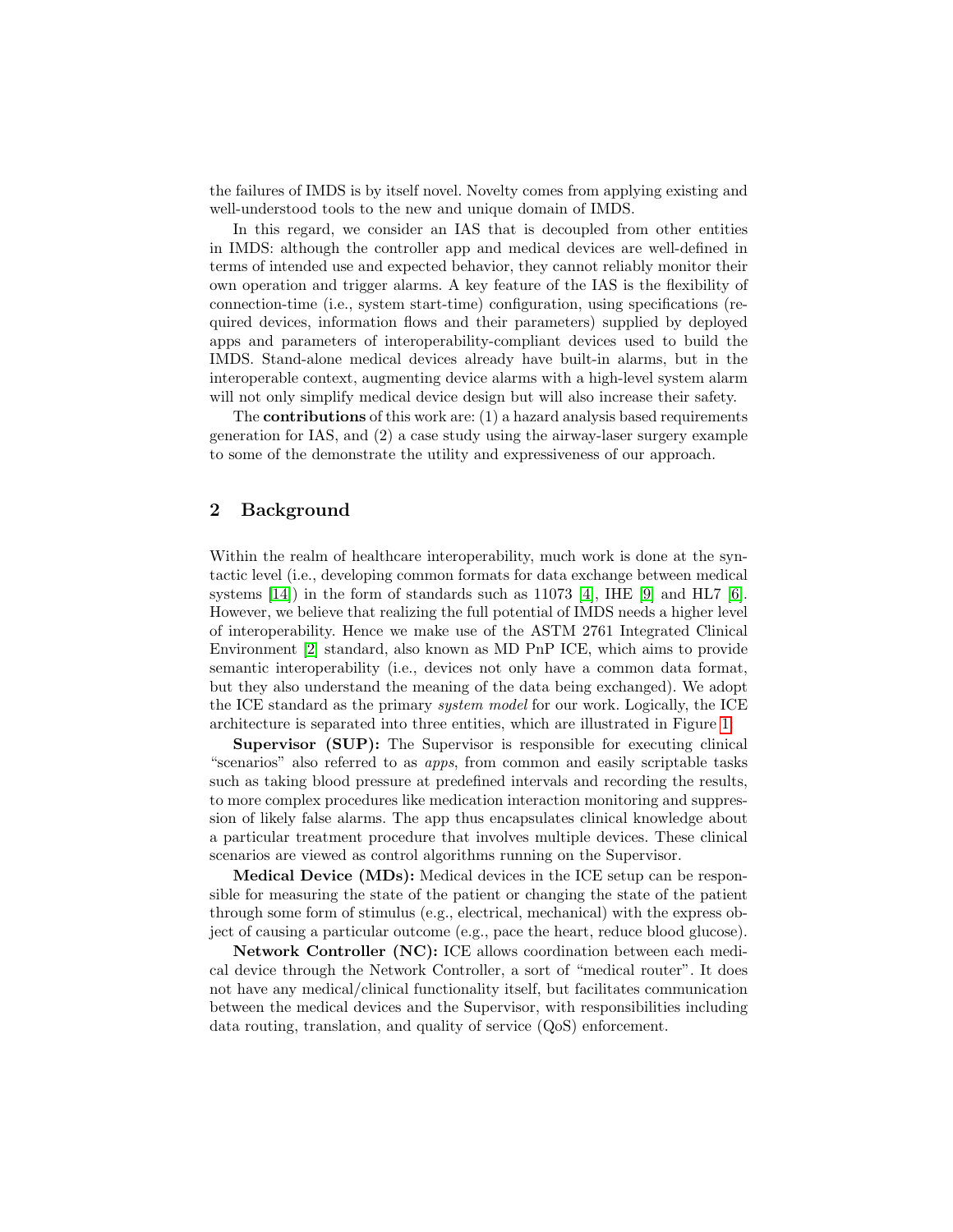

<span id="page-5-0"></span>Fig. 1. Simplified diagram of the ICE architecture

In this architecture, the Supervisor and the NC are fixed, while MDs and apps are dynamic and change based on the clinical scenario. In [\[11\]](#page-15-6), the authors describe a means for each medical device to provide a model of its operation during run-time to the app. The apps too provide a specification of their operation to the Supervisor to ensure correct operation. We assume these models and specifications are also made available at system startup to the IAS, which can then use them to determine the presence of ICE failures. In addition the IAS is already assumed to possess a model for the Supervisor the NC, which is pre-supplied and does not change based on clinical scenarios. The availability of these models and specifications make it possible for the IAS to have a global view of the IMDS operation and therefore potentially detect failures that IMDS cannot detect by itself.

#### 2.1 A case for IMDS alarms

Currently, medical systems are designed and deployed as monolithic, complete artifacts [\[5\]](#page-15-7). Only a small number of vertically-integrated systems permit any deviation from the original configuration. Integrators build systems for a specific clinical scenario out of a dedicated collection of devices, and then argue for the safety of this system. In this case, we can craft a monitoring subsystem that would raise alarms based on the requirements of the clinical scenario and failure modes of the devices involved. A fixed safety argument based on hazards of the clinical scenario can be built. A dynamically composed setup, on the other hand, is customized (usually by the appointed clinician) for each patient for whom it is deployed in terms of the included devices and applications that run on it, and the monolithic system safety approach does not straightforwardly extend to the on-demand interoperability setting, since the safety argument is no longer tied to a particular scenario, nor are the "safe" parameters known ahead of time. Crafting a safety argument ahead of deployment time for a system is challenging, to say the least. However, a high-assurance alarm subsystem can significantly simplify the task, if we can ensure that unsafe conditions reliably trigger an alarm and a failover-to-operator (manual, non-interoperating) mode.

Stand-alone medical devices already incorporate their own alarm systems. Indeed, alarm parameters, e.g., the concept and quantification of deviation from "safe," vary from patient to patient, and may even differ for the same patient for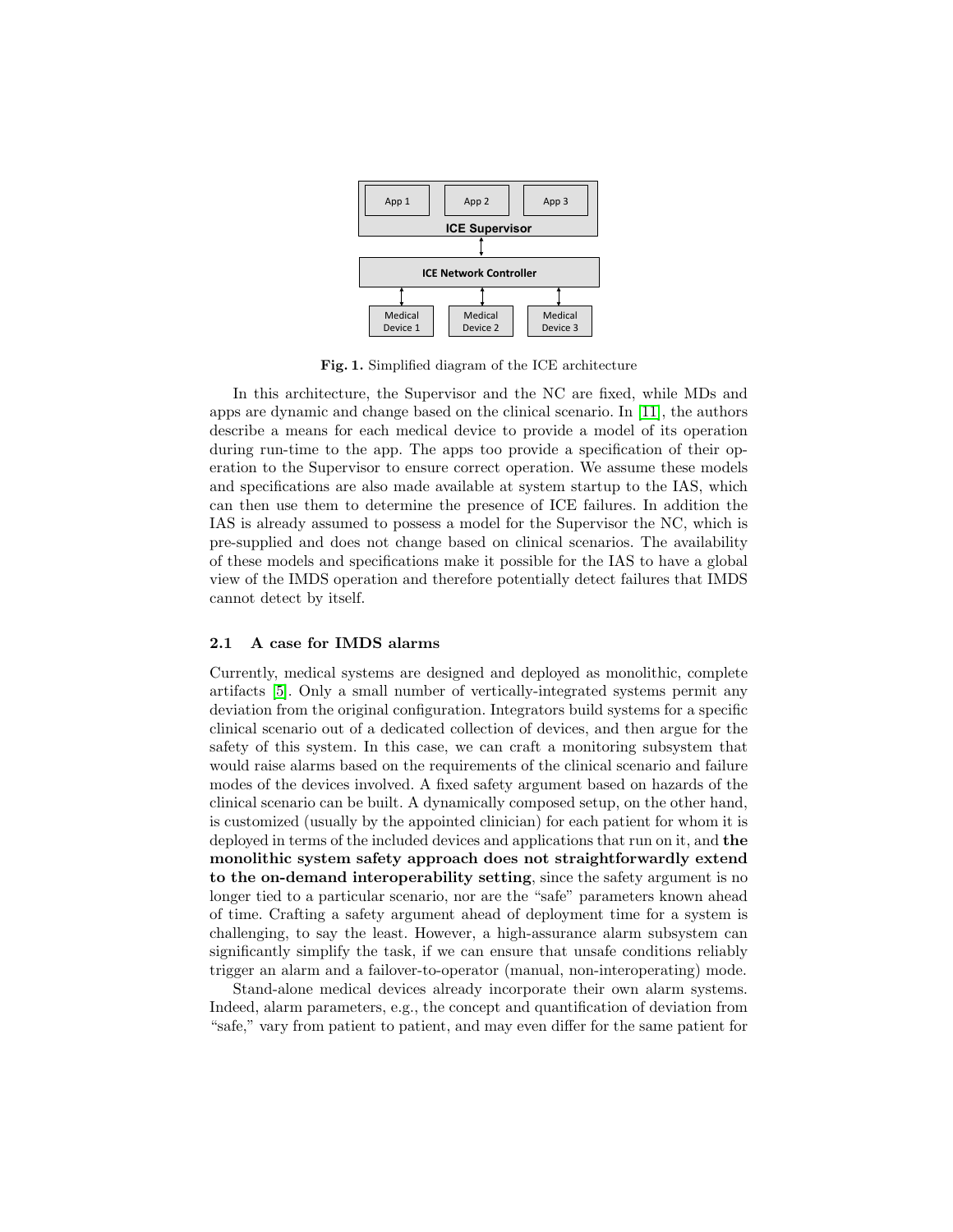different treatment strategies. For instance, if a patient receives blood pressure reducing medication, "safe" / normal readings are expected to be outside a predefined range — this information is known to the clinician, but potentially not to the alarm system. Clinical logic (automatic reasoning about the condition of the patient) can be almost arbitrarily complex, with a large number of factors, from basic patient information like height, weight, and gender, to current medications and condition treated. ICE apps are expected to receive data about the same patient from different sources, and perform a clinically useful function. One such function would be monitoring patient vital signs and predicting potential problems, which would be manifested as alarms. We call these patient health alarms, or physiological or clinical alarms. Since apps are the components responsible for raising clinical alarms, we consider such alarms out of scope for this paper. However, apps rely on correct operation of medical devices and the underlying ICE platform. Which faults may lead to failures depends on which apps are deployed in the ICE instance. No single component within the system has all the relevant information to make informed decisions regarding which faults to detect and whether or not to raise an alarm in the event of a fault. Therefore, we focus on technical alarms that are the result of a fault of the ICE instance — emergent issues that arise because of the very fact that the system is interoperable and constructed as needed from units whose functionality, clinical logic, and domain data are limited.

#### <span id="page-6-0"></span>3 IAS Requirements Generation

In this section we describe requirements generation for the Interoperability Alarm System  $(IAS)$  — the technical alarm system for IMDS. The IAS is responsible for detecting any interoperability failures within IMDS itself; in our case this is ICE. A well-designed ICE infrastructure should itself be capable of detecting technical issues with its operation, similar to exception handling in software engineering: if a medical device does not start when it is supposed to, or if the Supervisor crashes, such technical faults can be detected within ICE by e.g., the Supervisor or the device itself, respectively. Therefore the technical issues of ICE under the purview of IAS are those that cannot be reliably detected within ICE. Our main challenge is to determine when self-checks within ICE are insufficient.

Let us further consider our ongoing example of airway-laser surgery. A device, e.g., the pulse oximeter, sending valid but incorrect values is out of scope for the moment, since this does not constitute an interoperability problem. On other hand, sending values at a wrong rate is an interoperability problem that, presumably, can be detected by the ICE component receiving the values. However, because of the on-demand nature of ICE, the receiver may not know what the right rate is (since we may use different oximeters in different instantiations). Thus, whoever checks the value has to match the expected rate against the rate provided by the specific device used in a particular instance. If the check is performed incorrectly, we are in a situation that requires detection by IAS.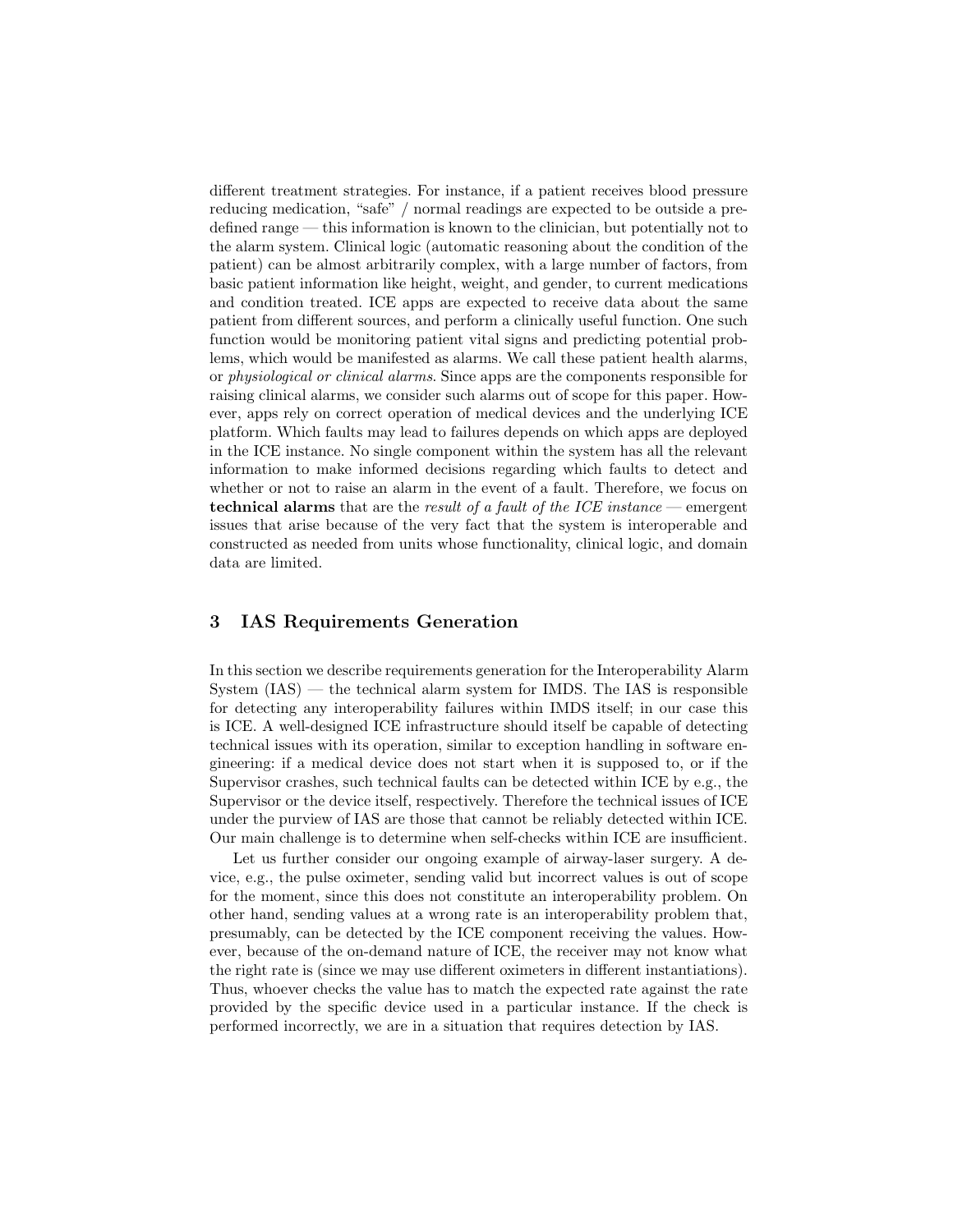

<span id="page-7-0"></span>Fig. 2. Hazard causing patient safety

Our general approach to identify the (categories of) requirements for IAS has three steps: (1) identifying the principal hazards in ICE, (2) determining the high-level causes for these hazards, and  $(3)$  identifying the basis of the causes in the previous step. We build a fault-tree for each of these ICE failures to trace the origins of the fault. The output of the fault-tree analysis gives us a set of conditions within ICE operation that can eventually lead to hazards and failure of ICE that IAS is responsible for detecting, hence forming its requirements. In other words, the leaf nodes of this fault-tree essentially provide us with a category of IAS requirements.

We now present a categorization of the IAS requirements rather than list each of them one by one, i.e., we do not attempt to provide a comprehensive list of all possible sources of hazards within ICE. Further, IMDS hazards and the faults leading to them are also situation-specific. The fault trees are therefore pruned appropriately.

#### 3.1 Hazard Analysis-based Requirements Gathering

The goal of hazard analysis is to determine, based on the operational understanding of a system, the various situations which can lead to hazardous condition for its users. In the case of ICE, hazardous conditions pertain to situations where the interoperability capability provided by ICE is not executed or executed incorrectly, leading to patient safety consequences. For IMDS we see that patient safety compromise appears from a set of three main hazards in ICE (see Figure [2\)](#page-7-0): (1) Hazard H1: ICE initialization failure, which prevents the interoperability platform from executing, leading to the patient not being able to receive its benefits; (2) Hazard H2: ICE operational failures, which occur during the executing of the interoperability by ICE, leading to sudden stoppage or incorrect interoperability; (3) Hazard H3: ICE status presentation failure, which leads to the wrong patient and ICE status being conveyed (e.g., through patient displays connected to ICE) to the caregiver and the patient, potentially leading to incorrect diagnosis and treatment. We consider H3 to be out of scope because if an app is displaying the wrong information (but acting on correct information, as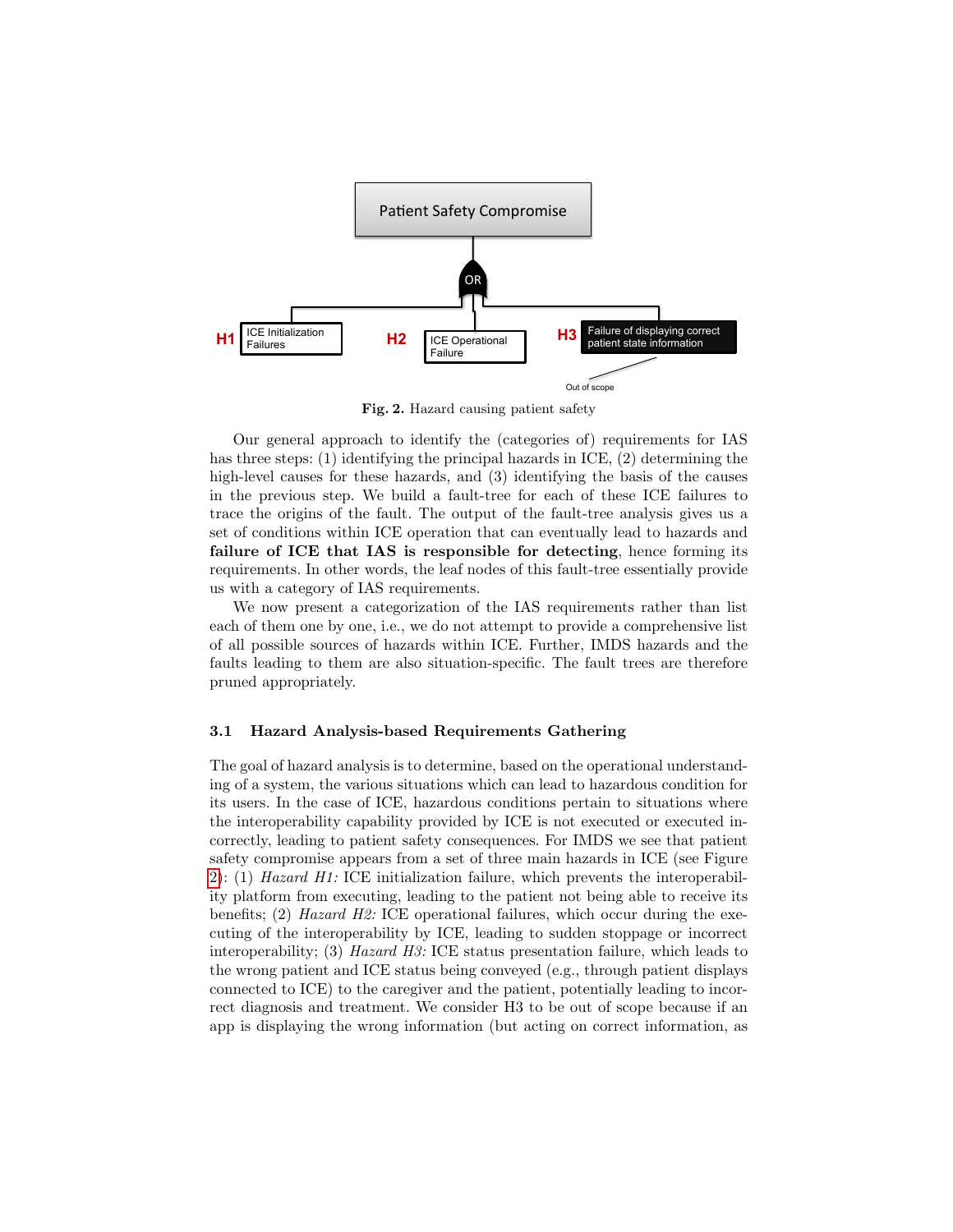

<span id="page-8-0"></span>Fig. 3. Fault-tree for H1: Initialization failures

the hazard specifies) there is a problem only if a clinician observes the information and acts on it. If the display did not exist, everything would be operating normally. We now describe the causes of in-scope hazards H1 and H2 in detail:

Initialization Failures: H1 focuses on problems within ICE during the initialization of the interoperability setup around the patient. These manifest themselves when the various medical devices are integrated with ICE and the apps loaded onto the Supervisor within ICE and the interoperation is started. At this stage, failures can manifest themselves due to faults at all levels of ICE from the medical device to the Supervisor. For example, supervisory coordinator (i.e., app) initialization fault can occur if the Supervisor is not able to load the app. Similarly, the supervisor control algorithm can itself have initialization issues where it is not parameterized correctly or at all. Figure [3](#page-8-0) illustrates the fault-tree for the initialization failures.

Operational Failures: H2 considers operational failures within the ICE, which happen after a successful (failure-less) initialization. The causes of H2 can again manifest themselves anywhere within ICE. An example of an operational failure is when a medical device sends corrupted data and the Network Controller does not check the CRC of the data received, failing to detect corruption. If either of the entities worked correctly, the fault would be detected within ICE and IAS would not be engaged. Other examples include: (1) a mismatch between actual medical device operation and operation expected by the app; (2) loss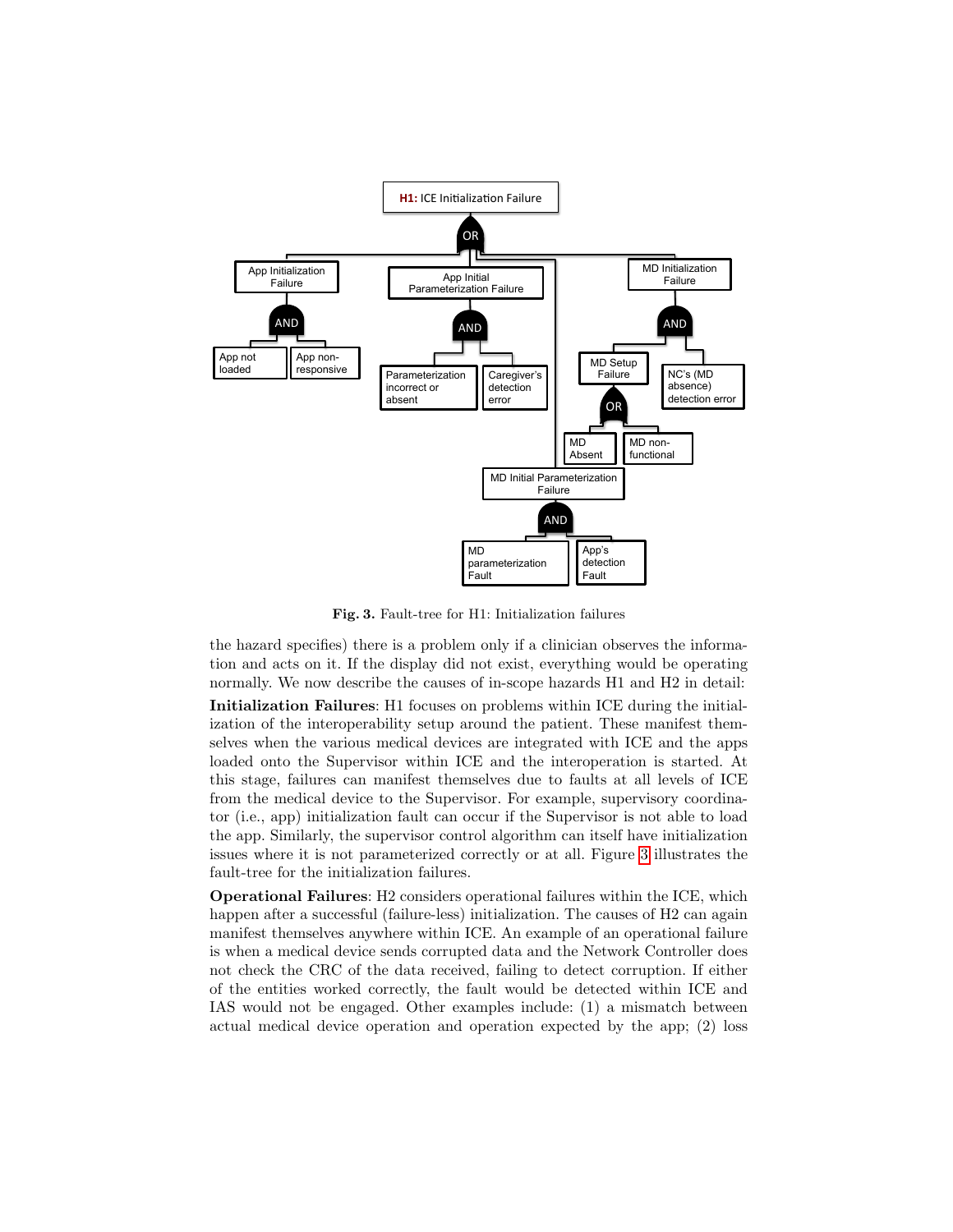

<span id="page-9-0"></span>Fig. 4. Fault-tree for H2: Operational failures

of device data or commands from the app due to insufficient bandwidth in the Network Controller; (3) software fault in the app crashing the Supervisor. Figure [4](#page-9-0) illustrates the fault-tree for the operational failures. Some of the intermediate events appear more than once in the fault tree. For such events, we have expanded only one of the many occurrences into its constituent basic events. For the rest, we simply use a dashed line to denote that they should be expanded further.

As we can see from the fault-trees generated for the initialization and operational failures, failures of ICE that fall under the purview of IAS are those where one or more of the four components in the ICE fails to follow the prescribed protocol while at the same time the ICE entities fail to detect that the protocol is not being followed. For example, a medical device fault in measuring the patient's physiology is not by itself sufficient to involve the IAS. That is, IAS will be involved only if a fault in the data source ICE entity is accompanied by a fault in the data sink ICE entity (the entity ultimately receiving and processing the data). In general, there appear to be four types of failure scenarios in ICE operation that cannot be managed by ICE without the IAS:

– Single-Entity Failures: Certain entities within ICE are crucial for its operation, namely the Supervisor. Faults within the Supervisor and its control algorithms are typically difficult to detect within ICE. Certain faults associated with the processing of patient data cannot be detected by any entity within ICE and therefore fall under the purview of IAS.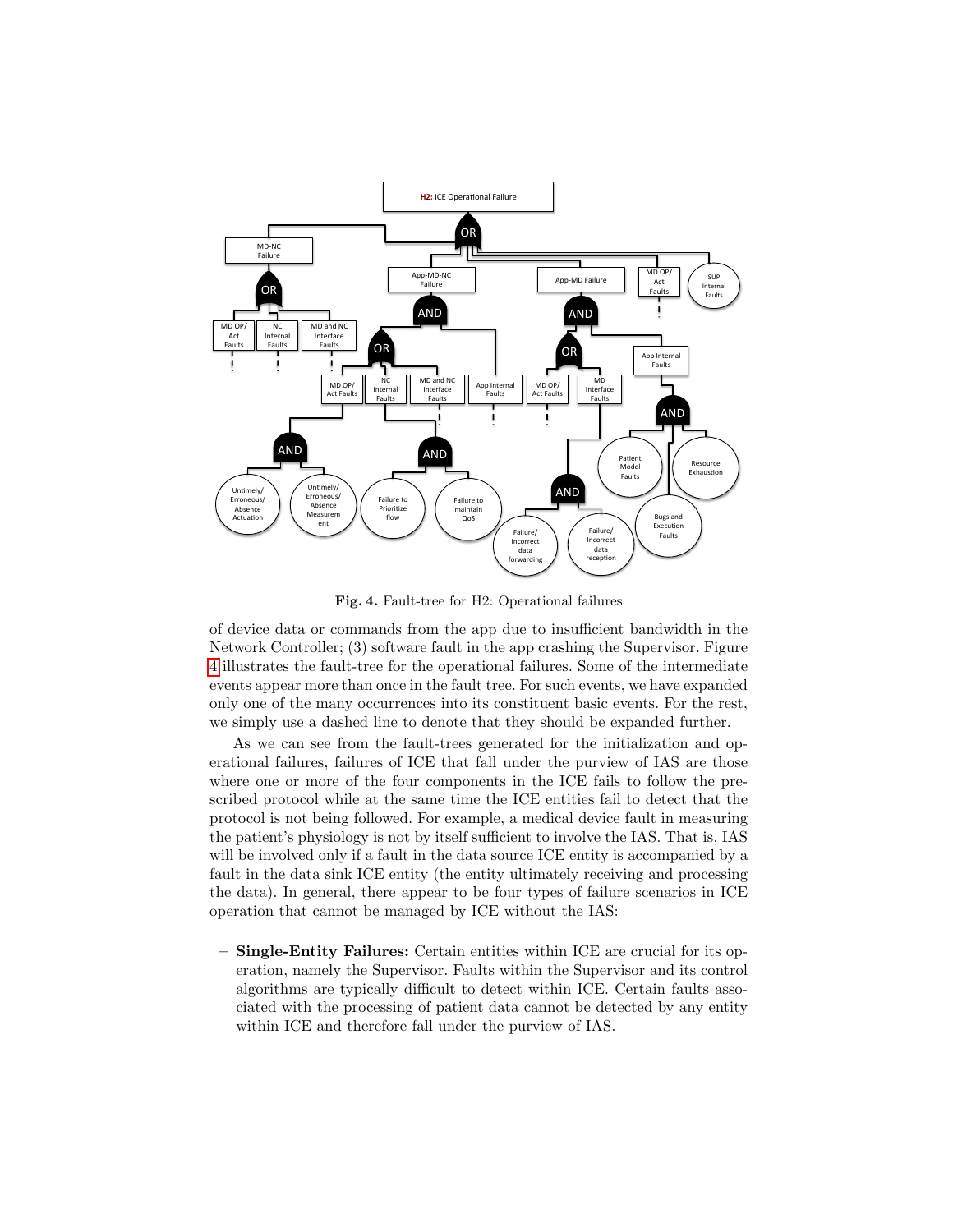- Multi-Entity Failures: During the flow of data or commands from apps to the medical device and vice-versa, a component e1 in ICE faults along with another component  $e2$ , where  $e2$  is responsible for detecting the fault of e1. For example, e1 is a medical device which fails to collect a measurement in response to an Supervisor's command, and e2 is the Supervisor, which does not detect this despite not receiving data from the medical device in the reverse direction.
- Entity-Link Failures: During the flow of data or commands between two adjacent components e1 and e2 that share a communication link, the link faults (i.e., alters, delays, or loses data) and the receiver entity does not detect the fault. For example, the link between the Supervisor and the NC is noisy and results in the altering of the command being sent by the controller (to the medical device), and the NC does not detect this alteration as it does not correctly verify the CRC.
- Combination Failures: Finally, combination failures occur when more than one of the above three failures manifest simultaneously. As each of these instances are failures not detectable within ICE, a combination of them will also be undetectable, and would therefore fall under the purview of IAS.

Given the dynamic nature of ICE, many of the requirements may be difficult to design for without making IAS arbitrarily complex. At this stage, however, our goal is not to prune for detectability but to identify potential ICE failure categories that can only be detected by a decoupled entity, such as IAS.

As note of caution, we stress that our goal is to design an alarm system that is as generic and reusable as possible, and one that works for a variety of apps and interoperability situations. Hence, we keep the description of our three hazards as general as possible. It is therefore likely that some of the constituent hazards may not apply fully in specific IMDS instances. For example, consider a cardiac activity monitoring IMDS that collates sensing devices such electrocardiogram, photoplethysmogram, and continuous blood pressure to develop a complete picture of the patient's cardiac process. This IMDS will not harm the patient in any way through incorrect actuation. Therefore several sub-trees of H1 and H2 will not be relevant for this particular IMDS. The alarm system can be configured to ignore any faults reported from such sub-trees at run-time.

## 4 Case Study

In this section, we present a case study that demonstrates the application of our requirement generation approach to developing the requirements for an alarm system for IMDS. Given the space constraints, we do not provide an extensive fault-tree for the case study, but cover the four types of failures presented earlier. The IMDS chosen for the purposes of this case study is one that facilitates the clinical scenario of safe airway-laser surgery (ALS-IMD) in the context of ICE by providing a safety interlock between the ventilator and the laser. The ventilator supplies oxygen to an intubated patient, and needs to be stopped when the laser is used to make an opening in or near the patient's throat. This has the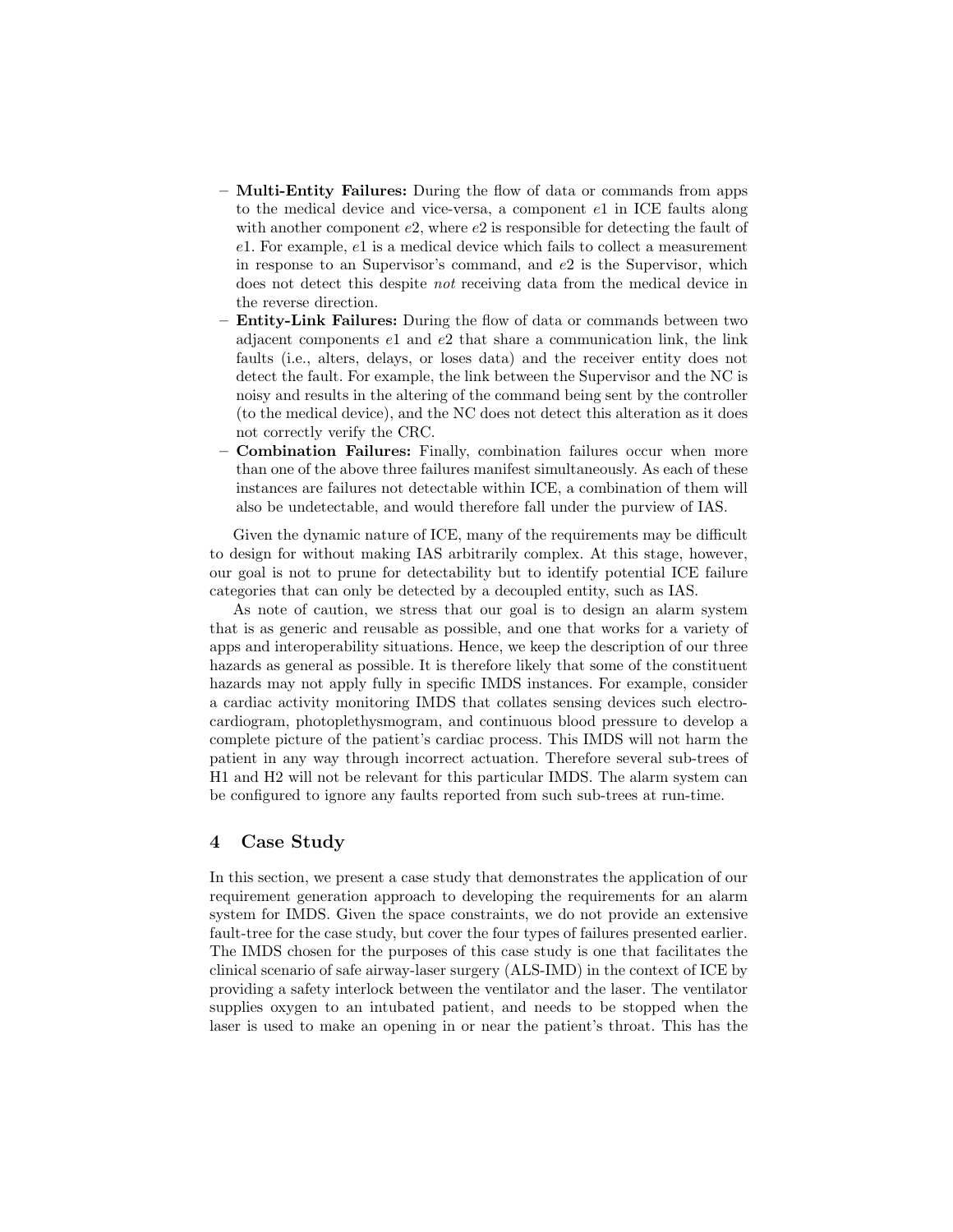

<span id="page-11-0"></span>Fig. 5. Airway-laser surgery interoperable medical device system model

potential danger of a fire if the laser is activated while high oxygen concentration is supplied by the ventilator. Whenever the laser is being activated, a human operator must block the air path from the oxygen concentrate while ensuring that the patient does not remain without oxygen for too long [\[10\]](#page-15-0). In traditional operating room environments, clinicians are supposed to be aware of potential fire and patient hypoxia problems. IMDS for safe airway-laser surgery must meet the following two safety invariants (requirements): (1)  $\mathbf{R}$ 1: The supply of oxygen from the ventilator must be blocked during the use of the laser to prevent surgical fire; (2) **R2:** The oxygen supply must be resumed within 4.5 minutes or if the patient's SpO2 level falls below 40% [\[10\]](#page-15-0).

In an ICE context, where safety properties are enforced not by dedicated hardware but by an app running on the supervisor, failure of ICE components to function correctly may jeopardize safety. In order to mitigate such situations, we need an external entity like IAS that can look at the IMDS holistically and detect failures with its operation. The rest of the section is divided into two parts: we begin with a description of the system model ASL-IMD, then discuss how an IAS would be used in an ICE-based implementation of ASL-IMD.

#### 4.1 ALS-IMD System Model

The system model for interoperable medical device system aiding in the safe execution of airway-laser surgery is illustrated in Figure [5.](#page-11-0) There are three medical devices in this interoperability setup — laser, SpO2, and ventilator. Individual medical devices may have their own internal logic to detect conditions that affect patient safety. An ASL app is responsible for making sure that the two safety constraints are satisfied at all times. As in [\[10\]](#page-15-0), the app makes use of two dedicated "low-level" controllers: a pulmonary controller for the SpO2 and the ventilator, and a therapeutic controller for the laser system. The pulmonary controller maintains a pulmonary model and generates a contingency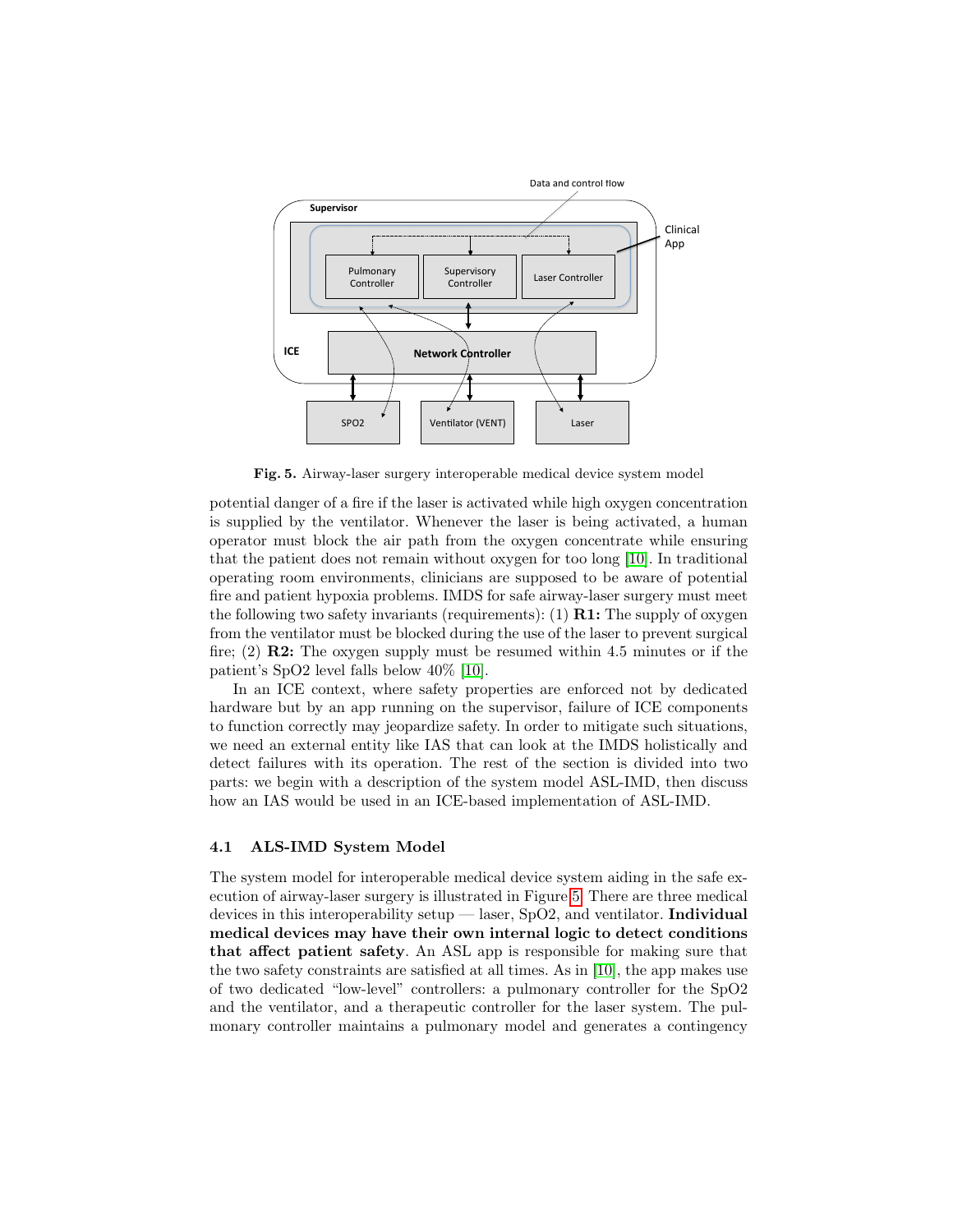

<span id="page-12-0"></span>Fig. 6. Airway-laser surgery interoperable operational failures

plan for the ventilator and the laser to follow. These contingency plans provide hard limits for when the laser should stop and the ventilator switched back on in order to ensure R1 and R2 are never violated, providing patient safety even in the presence of network failures. The lower-level controllers are thus closed-loop themselves and will attempt to keep the patient safe even if all else fails. Each of low-level controllers is coordinated by a "high-level" controller within the app which determines when to start the laser and stop the ventilator and vice-versa depending upon the needs for the caregiver during the surgery.

Now that we know how ASL-IMD works, we turn to the interoperability hazards of an ICE-based implementation of ASL-IMD. To this end, we build a fault-tree that describes the various failures that can occur with ALS-IMD which cannot be detected by entities in ICE and so require an external/decoupled entity. Figure [6](#page-12-0) captures operational faults that can occur within the ALS-IMD system and the resulting failures that arise from these individual faults. The leaf nodes represent individual faults in some entity within ICE, and these faults are combined to create operational failure scenarios.

We now consider these faults from the perspective of the characterization given in Section [3.](#page-6-0) We can see that all of the identified faults fall within the four categories of faults that form the requirements for the IAS. The shading of nodes in Figure [6](#page-12-0) illustrates the categorization of the identified failures. This lets us conclude that an IAS module, built to satisfy these requirements, would successfully raise alarms to notify operators about failures in the ALS-IMD system. As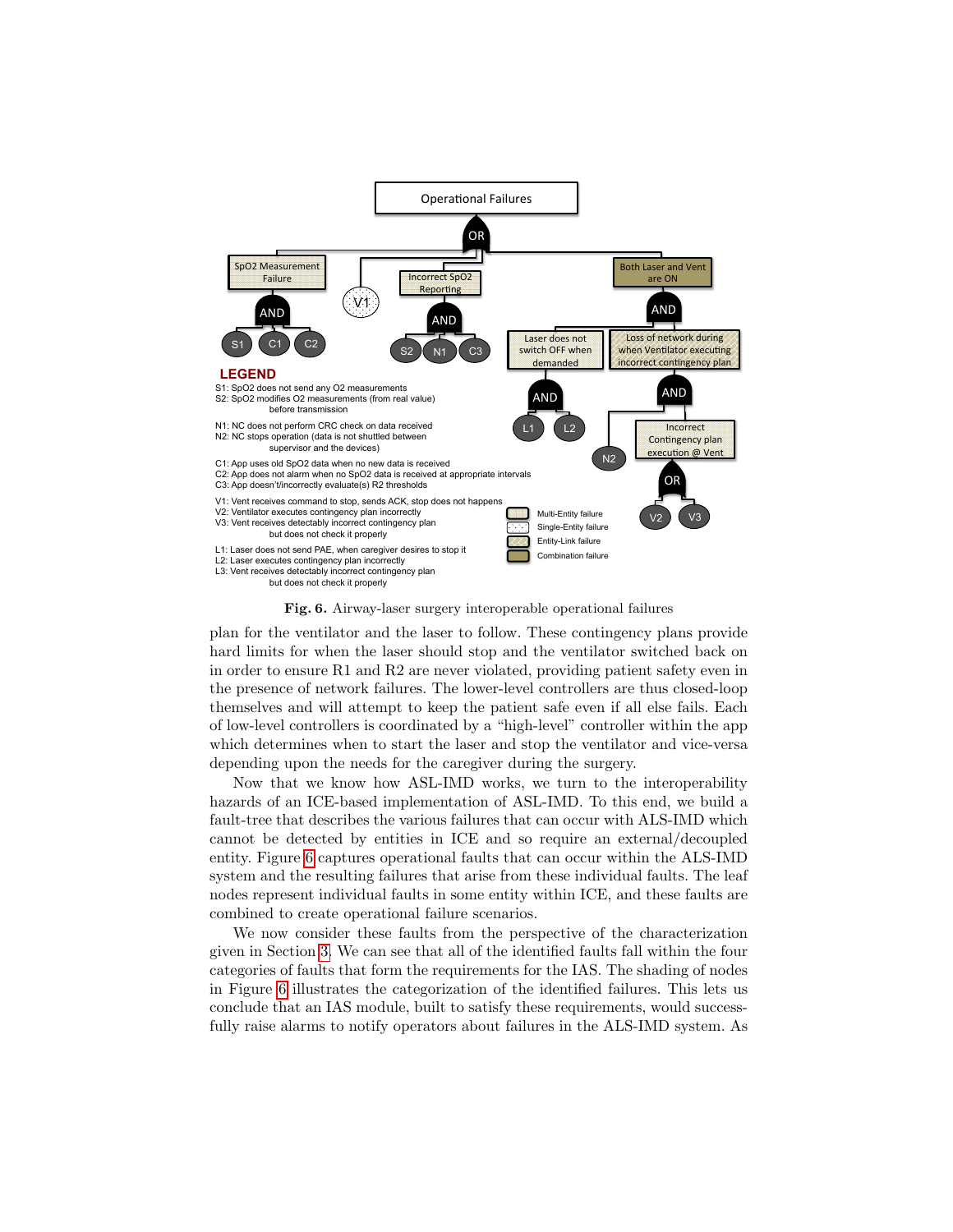mentioned before, the goal is not to be comprehensive with the fault-trees but to demonstrate how they are generated.

The IAS system will require various fault detection modules that detect the problems specified in the leaf nodes in our fault trees. Many of these detection modules may be IMDS-specific and need to be loaded at run-time when the IMDS is assembled. Our goal with IAS is to build a modular or parametric alarm system that can incorporate detection modules into a larger whole. An important consideration in integrating these detection modules into IAS is the resultant complexity of the alarm system, which can make any problems with IAS itself difficult to detect. One might even decide to leave out the detection modules for certain faults, thus rendering them undetectable, as long as they do not necessarily cause immediate harm to the patient.

## 5 Related Work

Integrated Modular Avionics: In aviation, Integrated Modular Avionics (IMA) describes an architecture fairly similar to ICE. The major difference, however, is that components are assembled and integrated beforehand, while, to extend the aviation analogy to ICE, we would be swapping equipment in and out while the aircraft is in flight. IMA describes a distributed real time network of computing platforms known as modules. Modules are networked to each other, to devices of the aircraft such as sensors/actuators and the environment. An IMA module is a layered architecture, described in the avionics standard ARINC 653 [\[13\]](#page-16-2). This standard is based on the concept of partitions. Each partition is an area separated from the operating system for scheduling and memory space purposes. Each partition contains an application of the avionics software. Applications have access to common services of the operating system. The operating system interacts with the supporting hardware via a hardware interface layer. Applications can have different levels of criticality and are executed independently. IMA consists of a health monitoring system for fault detection and reporting of application software, OS and hardware failures.

The role of apps in ICE, rather than performing a specific functionality, is to determine the medical devices used in each case and orchestrate their executions. ICE Supervisor is compared to an IMA platform which encapsulates several apps and interacts with the network. Concerning the IMA health monitoring system, it provides fault detection only of the IMA platform. Contrary to IAS that detects faults of the whole architecture, IMA health monitoring systems do not detect faults coming from the network, devices of the aircraft and the environment.

IEC 60601-2-8: The IEC 60601-1-8 standard [\[7\]](#page-15-8) defines alarms for medical equipment, their associated problems, and provides some suggestions for risk mitigation strategies. Primary considerations are alarm source identification, distractions caused by alarms, and false positive alarms. The system being monitored is best described as a distributed system with associated components, so IAS fulfills the role of a technical alarm that ensures, as required by 60601-1-8, that the failure of a component of a distributed system must generate a technical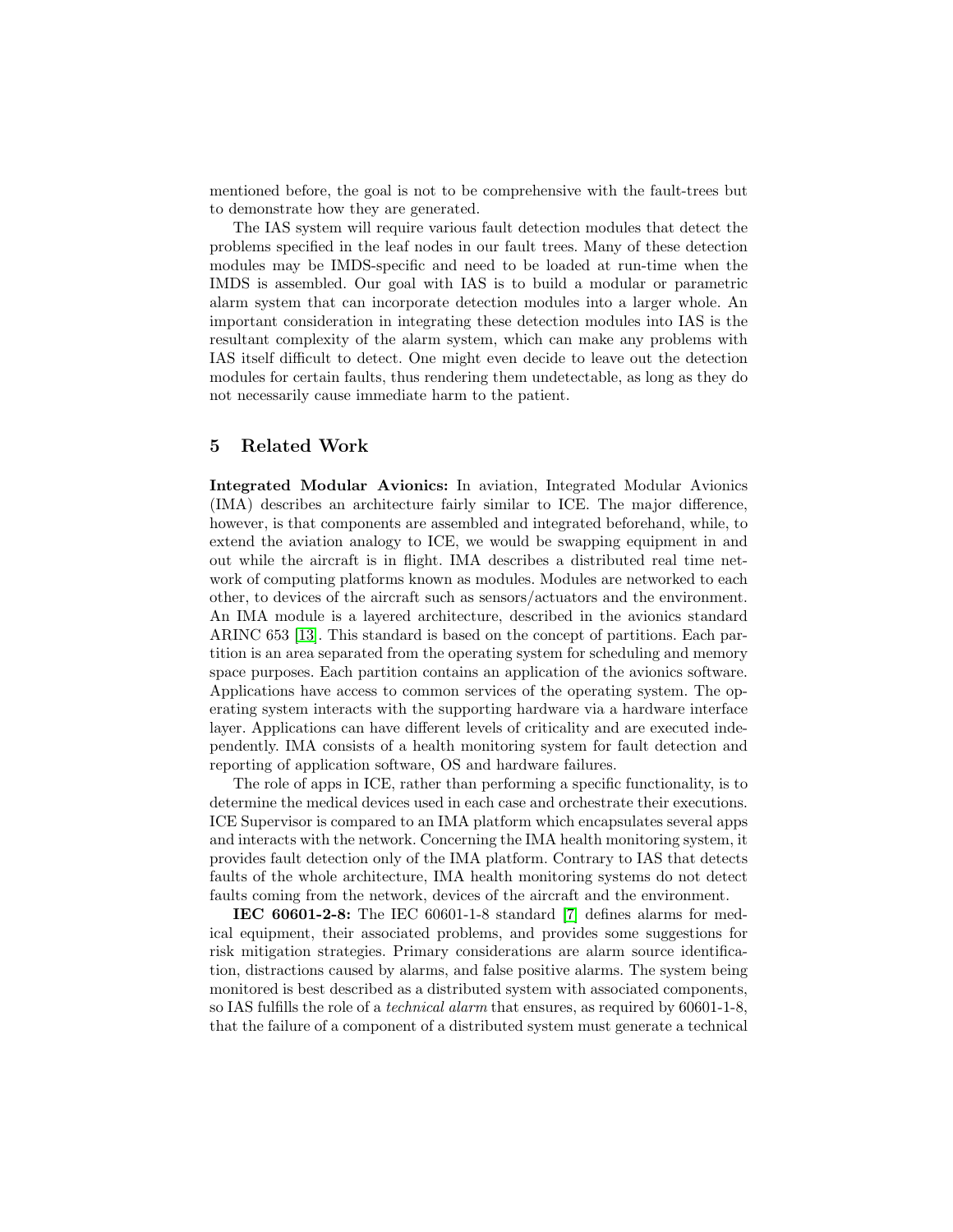alarm condition. Note that IAS is not a primary alarm  $-$  these are generated by devices and/or clinical applications. IAS is a secondary alarm which detects component failure when those components themselves either do not detect it or are acting maliciously. The IEC standard was not meant for use in the presence of malicious devices/actors. IAS is compliant with 60601-1-8, and is a step toward making the system being monitored compliant with 60601-1-8, assuming adequate documentation, and an external log, provided by the interoperable system being monitored, for alarm recording.

IEC 80001-2-5: The IEC 80001-2-5 standard [\[8\]](#page-15-9) deals with distributed alarm systems (which are only briefly mentioned in IEC 60601-1-8). These systems handle *multiple medical devices simultaneously*, and their functionality may not be housed within one physical location, and therefore subject to additional safety issues such as transmission delays and lost messages within the medical ITnetwork. Types of systems include guaranteed delivery, guaranteed delivery with confirmation, and "informational" systems which do not guarantee delivery. Only those systems offering guaranteed delivery with confirmation are sufficiently safe to be used for primary notification. Once again, it is important to recall that IAS is not a primary alarm. Further, defining the means of communicating IASgenerated alarms are beyond the scope and space constraints of this work.

ICE Logging: In [\[1\]](#page-15-10), the authors discuss the design of a data logging system for an Integrated Clinical Environment (ICE). The data logger is contained in the ICE Network Controller and logs data from all medical devices. Log data is useful for debugging network interactions, clinical event analysis, analyzing patient outcomes and developing advanced clinical algorithms. The data logger provides options to allow user decide the granularity of details of the logs, a suitable clock logic to establish causal ordering between events in cases where real-time clock is not available, special formats for interpreting data between connected devices, security options for ensuring trustworthiness of the log and methodologies for clinical log and debugging playback of the log data. Note that this is both a technical and a clinical data logger.

#### 6 Conclusion

In this work, we develop requirements for a technical Interoperability Alarm System (IAS) for dynamically composable on-demand IMDS. As part of our work we define the scope of IAS as distinct from a physiological or clinical alarm. We use the ICE architecture as the basis of our IMDS for alarm requirements generation. Our approach is to use hazard analysis and fault-trees to systematically and comprehensively categorize the various faults within the ICE architecture which the IAS would be responsible for detecting. The faults thus identified have an important common characteristic — they are all problems that cannot be detected from within ICE by the various ICE entities because they are a result of the simultaneous faults in more than one ICE entity. This work can be generalized to other cyber-physical systems, but is particularly important (and indeed difficult) in the medical system space, where systems are expected to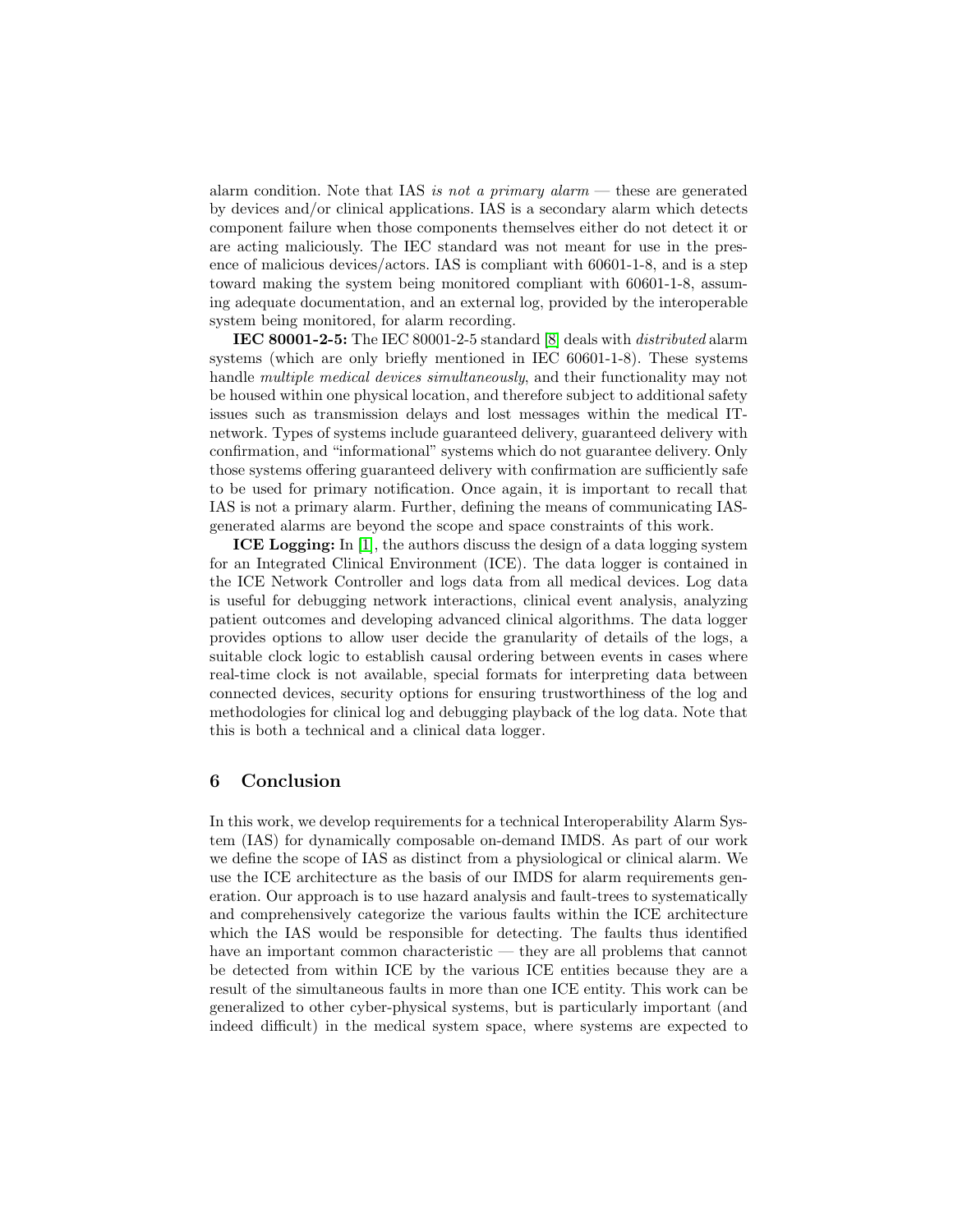be assembled as needed, with no dedicated integrator or integration testing of a particular system configuration. While the described alarm system cannot detect all failures emergent from interoperability (failures which would not be possible in a non-interoperable system), it significantly increases our assurance that an interoperable medical system will function as intended, and that operators will be notified when it deviates from expected behavior.

As part of the future work, we plan to design the IAS architecture including the required monitors and the alarm logic blocks, develop the specification language and associated vocabulary for event descriptions, and implement IAS as part of an existing ICE implementation.

#### Acknowledgments

This work was partially funded by NIH grant 1U01EB012470 and NSF grants CNS 1224007, CNS 1239543, and CNS 1253930.

## References

- <span id="page-15-10"></span>1. D. Arney, S. Weininger, S. F. Whitehead, and J. M. Goldman. Supporting medical device adverse event analysis in an interoperable clinical environment: Design of a data logging and playback system. In ICBO, 2011.
- <span id="page-15-5"></span>2. ASTM 2761: Medical devices and medical systems — essential safety requirements for equipment comprising the patient-centric integrated clinical environment (ICE), 2013.
- <span id="page-15-1"></span>3. A. Avizienis, J. Laprie, B. Randell, and C. Landwehr. Basic concepts and taxonomy of dependable and secure computing. IEEE Transactions on Dependable and Secure Computing, 1(1), 2004.
- <span id="page-15-2"></span>4. M. Clarke, D. Bogia, K. Hassing, L. Steubesand, T. Chan, and D. Ayyagari. Developing a standard for personal health devices based on 11073. In EMBS, 2007.
- <span id="page-15-7"></span>5. J. Hatcliff, A. King, I. Lee, A. Macdonald, A. Fernando, M. Robkin, E. Vasserman, S. Weininger, and J. M. Goldman. Rationale and architecture principles for medical application platforms. In ICCPS, 2012.
- <span id="page-15-4"></span>6. Health Level Seven International. <http://www.hl7.org/>.
- <span id="page-15-8"></span>7. IEC. Medical electrical equipment – Part 1-8: General requirements for basic safety and essential performance – Collateral Standard: General requirements, tests and guidance for alarm systems in medical electrical equipment and medical electrical systems, 2008.
- <span id="page-15-9"></span>8. IEC. Application of risk management for IT-networks incorporating medical devices – Part 2-5: Application guidance – Guidance for distributed alarm systems, 2014.
- <span id="page-15-3"></span>9. Integrating the Healthcare Enterprise. <http://www.ihe.net/>.
- <span id="page-15-0"></span>10. W. Kang, P. Wu, M. Rahmaniheris, L. Sha, R. Berlin, and J. Goldman. Towards organ-centric compositional development of safe networked supervisory medical systems. In CBMS, 2013.
- <span id="page-15-6"></span>11. A. King, D. Arney, I. Lee, O. Sokolsky, J. Hatcliff, and S. Procter. Prototyping closed loop physiologic control with the medical device coordination framework. In SEHC, 2010.